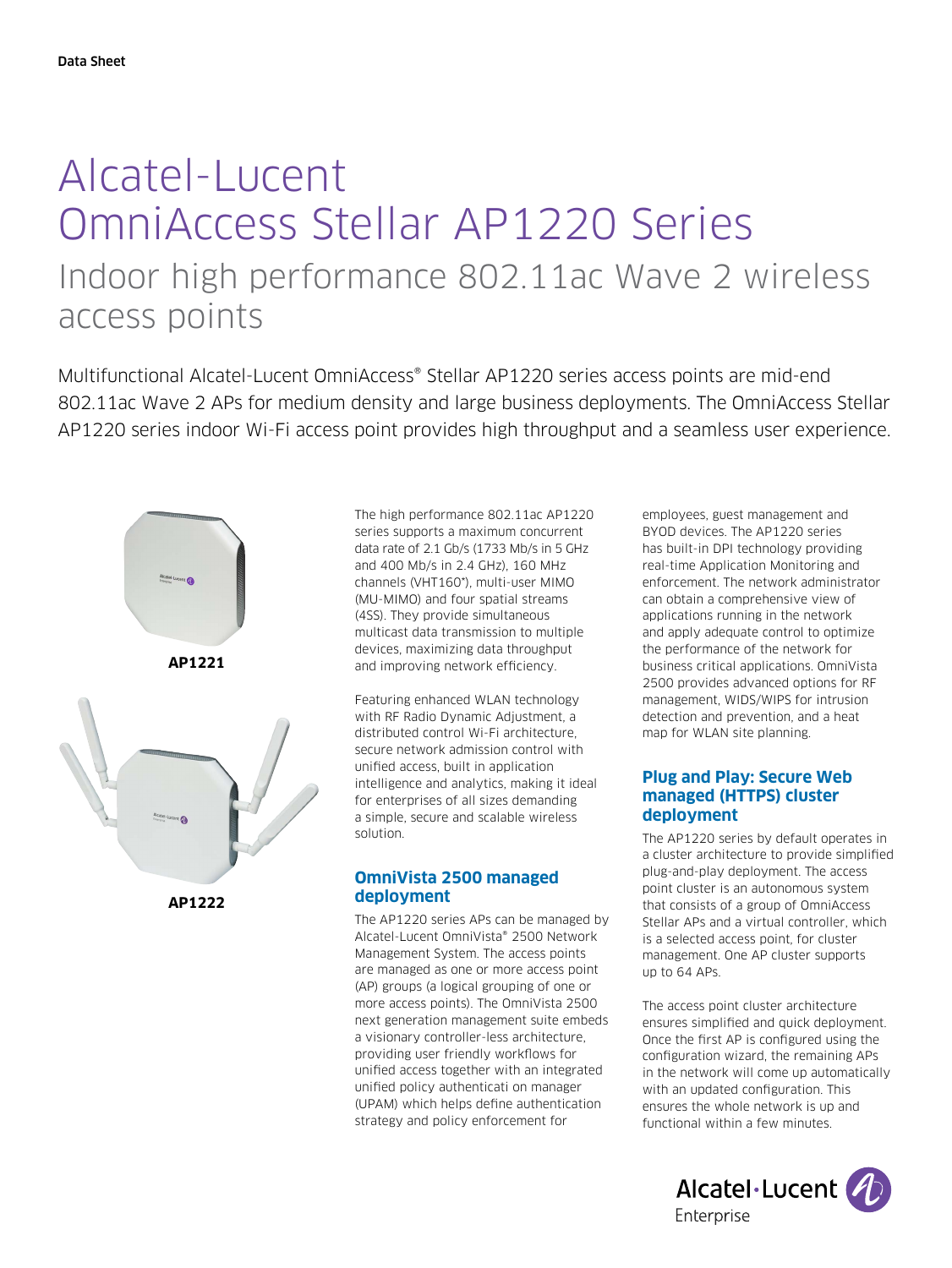The AP1220 series also supports secure zero-touch provisioning with Alcatel-Lucent OXO Connect R2, a mechanism by which all access points in a cluster will obtain bootstrap data securely from an on-premise OXO Connect.

# **Integrated guest management**

The AP1220 series supports role based management access to the AP cluster which includes Admin, Viewer and GuestOperator access. GuestOperator access simplifies guest account creation and management, and can be used by any non-IT person such as a front desk worker or receptionist. The AP1220 series access points also support a built-in customizable captive portal which enables customers to offer unique guest access.

# **Quality of service for unified communication apps**

The OmniAccess Stellar AP1220 series access points support fine tuned, quality of service (QoS) parameters to differentiate and provide appropriate QoS for each application such as voice, video and desktop sharing. Application aware RF scanning avoids interruption of real-time applications.

# **RF management**

Radio Dynamic Adjustment (RDA) technology automatically assigns channels and power settings, provides DFS/TPC, and ensures that access points stay clear of all radio frequency interference (RFI) sources to deliver reliable, high-performance wireless LANs. The OmniAccess Stellar AP1220 series APs can be configured to provide part-time or dedicated air monitoring for spectrum analysis and wireless intrusion protection.

# **Product specifications**

#### **Radio specification**

- AP type: Indoor, dual radio, 5 GHz 802.11ac 4x4:4 MU-MIMO and 2.4 GHz 802.11n 2x2:2 MIMO
- 5 GHz: Four spatial stream single user (SU) MIMO for up to 1733 Mb/s wireless data rate to individual 4x4 VHT80 or 2x2 VHT160\* client devices
- 5 GHz: Four spatial stream multi user (MU) MIMO for up to 1733 Mb/s wireless data rate to up to three MU-MIMO capable client devices simultaneously
- 2.4 GHz: Two spatial stream single user (SU) MIMO for up to 400 Mb/s wireless data rate to individual 2x2 VHT40 client devices (300 Mb/s for HT40 802.11n client devices)
- Supported frequency bands (countryspecific restrictions apply):
- ¬ 2.400 to 2.4835 GHz
- ¬ 5.150 to 5.250 GHz
- ¬ 5.250 to 5.350 GHz
- ¬ 5.470 to 5.725 GHz
- ¬ 5.725 to 5.850 GHz
- Frequencies fixed at factory for Middle East models OAW-AP1221-ME and OAW-AP1222-ME 2400 - 2483.5 MHz

5150 - 5350 MHz

- Available channels: Dependent on configured regulatory domain
- DFA (dynamic frequency adjustment) optimizes available channels and provides proper transmission power
- Short guard interval for 20 MHz, 40 MHz, 80 MHz and 160 MHz\* channels
- Transmit beam forming (TxBF) for increased signal reliability and range
- 802.11n/ac packet aggregation: Aggregated Mac Protocol Data Unit (A-MPDU), Aggregated Mac Service Data Unit (A-MSDU)
- Supported data rates (Mb/s):
	- ¬ 802.11b: 1, 2, 5.5, 11
	- ¬ 802.11a/g: 6, 9, 12, 18, 24, 36, 48, 54
	- ¬ 802.11n: 6.5 to 600 (MCS0 to MCS31)
	- ¬ 802.11ac: 6.5 to 1,733 (MCS0 to MCS9,  $NSS = 1$  to 4 for
	- $\neg$  VHT20/40/80, NSS = 1 to 2 for VHT160)\*
- Supported modulation types:
- ¬ 802.11b: BPSK, QPSK, CCK
- ¬ 802.11a/g/n/ac: BPSK, QPSK, 16-QAM, 64-QAM, 256-QAM
- 802.11n high-throughput (HT) support: HT 20/40
- 802.11ac very high throughput (VHT) support: VHT 20/40/80/160\*
- Advanced Cellular Coexistence (ACC) Minimizes interference from 3G/4G cellular networks, distributed antenna systems, and commercial small cell/ femtocell equipment

#### **Interfaces**

- 1× 10/100/1000Base-T autosensing (RJ-45) port, Power over Ethernet (PoE)
- 1× USB 2.0 (Type A connector)
- 1× management console port (RJ-45)
- Reset button: Factory reset
- Kensington security slot
- AP1222: 4x RP-SMA antenna connectors

### **Visual Indicators (Tri-color LEDs)**

- For system and radio status
	- ¬ Red flashing: System abnormal, link down
	- ¬ Red light: System startup
	- ¬ Red and blue rotate flashing: System running, OS upgrading
	- ¬ Blue light: System running, dual bands working
	- ¬ Green flashing: System running, no SSID created
	- ¬ Green light: System running, single band working
	- ¬ Red, blue and green rotate flashing: System running, use for location of an AP

#### **Antenna**

- AP1221: Built-in 2×2:2 @ 2.4 GHz,  $4x4.4$  @ 5 GHz
	- ¬ Integrated dual-band down tilt omnidirectional antennas for 4x4 MIMO with maximum antenna gain of 3.61 dBi in 2.4 GHz and 4.45 dBi in 5 GHz. Built-in antennas are optimized for horizontal ceiling mounted orientation of the AP.
- AP1222 External 2×2:2 @ 2.4 GHz, 4x4:4 @ 5 GHz
	- ¬ Four RP-SMA connectors for external dual band antennas.
- Optional external antenna (sold separately)
	- ¬ Offer includes broad selection of antennas, delivering optimal coverage for a variety of deployment scenarios.

#### **Receive sensitivity (per chain)**

|                       | 2.4 GHz | 5 GHz |
|-----------------------|---------|-------|
| $1$ Mb/s              | -96     |       |
| $11$ Mb/s             | -88     |       |
| 6 Mb/s                | -92     | $-91$ |
| 54 Mb/s               | $-74$   | $-74$ |
| HT20 (MSC 0/8)        | -91     | $-91$ |
| HT20 (MSC 7/15)       | $-71$   | $-70$ |
| HT40 (MSC 0/8)        | -88     | -88   |
| HT40 (MSC 7/15)       | -68     | -68   |
| <b>VHT20 (MSC 0)</b>  | -91     | -91   |
| <b>VHT20 (MSC 8)</b>  | $-67$   | $-67$ |
| <b>VHT40 (MSC 0)</b>  | -88     | -88   |
| <b>VHT40 (MSC 9)</b>  | $-63$   | $-63$ |
| VHT80 (MCSO)          |         | -85   |
| VHT80 (MCS9)          |         | -58   |
| <b>VHT160* (MCSO)</b> |         | -84   |
| VHT160* (MCS9)        |         | -58   |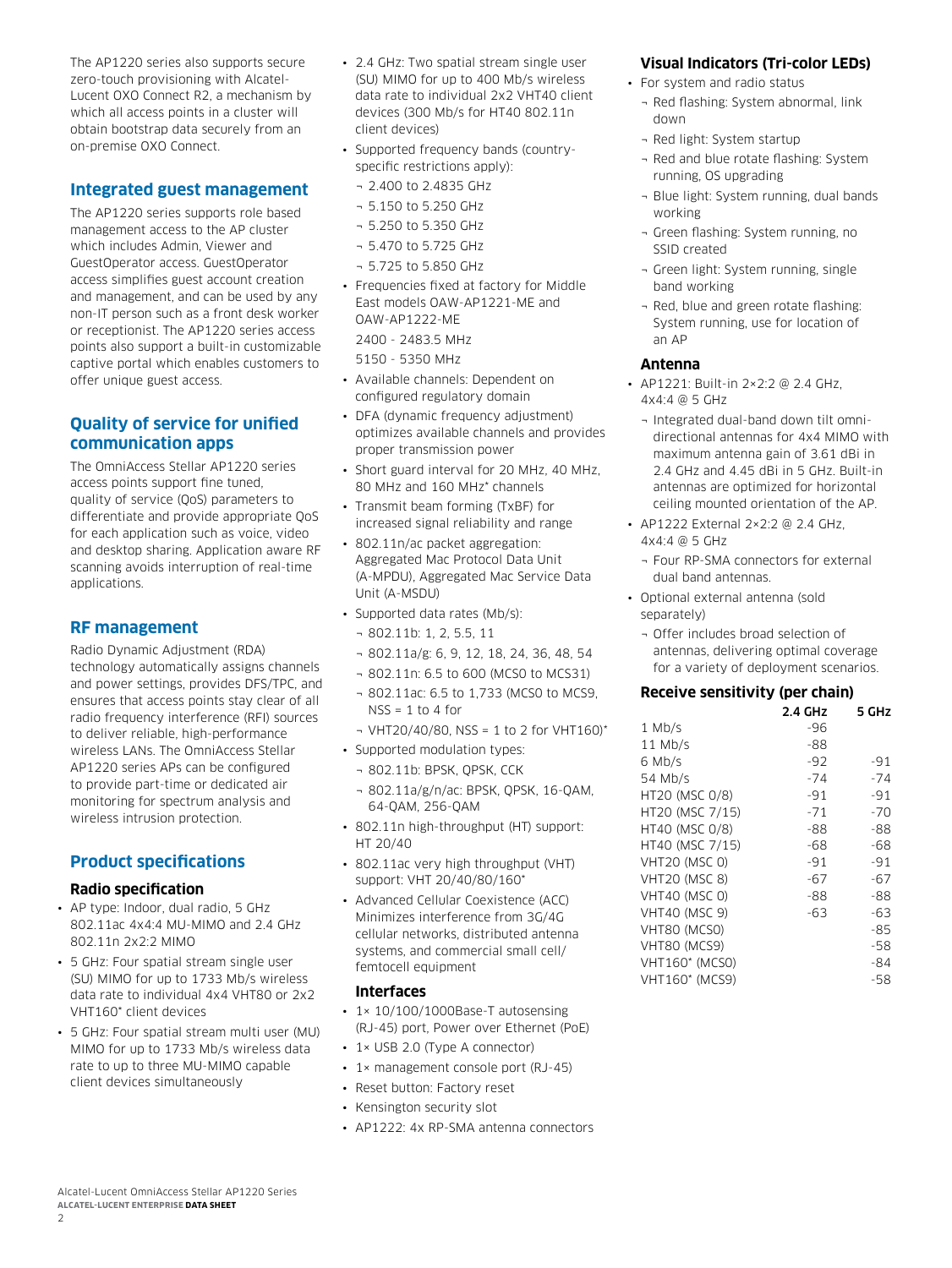### **Maximum transmit power (per chain)**

|                       | 2.4 GHz  | 5 GHz    |
|-----------------------|----------|----------|
| $1$ Mb/s              | 18 dBm   |          |
| $11$ Mb/s             | $18$ dBm |          |
| 6 Mb/s                | 18 dBm   | 18 dBm   |
| 54 Mb/s               | $17$ dBm | 17 dBm   |
| HT20 (MSC 0/8)        | 18 dBm   | 18 dBm   |
| HT20 (MSC 7/15)       | 16dBm    | $17$ dBm |
| HT40 (MSC 0/8)        | $18$ dBm | 18 dBm   |
| HT40 (MSC 7/15)       | 16 dBm   | 17 dBm   |
| <b>VHT20 (MSC 0)</b>  | 18 dBm   | 18 dBm   |
| <b>VHT20 (MSC 8)</b>  | 16dBm    | $17$ dBm |
| <b>VHT40 (MSC 0)</b>  | $18$ dBm | 18 dBm   |
| <b>VHT40 (MSC 9)</b>  | 15 dBm   | 16dBm    |
| VHT80 (MCSO)          |          | 18 dBm   |
| VHT80 (MCS9)          |          | 16dBm    |
| <b>VHT160* (MCSO)</b> |          | 18 dBm   |
| VHT160* (MCS9)        |          | 16 dBm   |

Note: Maximum capability of the hardware provided (excluding antenna gain). Maximum transmit power is limited by local regulatory settings.

#### **Power**

- Supports direct DC power and Power over Ethernet (PoE)
- When both power sources are available, DC power takes priority over PoE
- Maximum (worst case) power consumption:
	- ¬ <15.6 W (802.3at PoE or DC)
	- ¬ Excludes power consumed by external USB device; USB with 500mA load can add up to 2.9 W
	- ¬ Maximum power consumption in idle mode: 7.5 W
- Direct DC source: 48 V DC nominal, ± 5%
- Power over Ethernet (PoE):
	- ¬ 48 V DC (nominal) 802.3af/802.3at compliant source
	- ¬ Unrestricted functionality with 802.3at PoE
	- ¬ The USB port is disabled and the 5 GHz radio is restricted to 2\*2:2 when the AP is powered by 802.3af PoE source

#### **Mounting**

- The AP ships with two (white) mounting clips to attach to a 9/16-inch or 15/16 inch flat T-bar drop-tile ceiling.
- Optional mount kits for Open Silhouette and Flanged Interlude.
- Optional mount kits for flat-surface (wall).

#### **Environmental**

- Operating:
	- ¬ Temperature: 0°C to 45°C (+32°F to +113°F)
	- ¬ Humidity: 10% to 90% non-condensing
- Storage and transportation:
	- ¬ Temperature: -40°C to +70°C (-40°F to +158°F)

#### **Dimensions/Weight**

- Single AP excluding packing box and accessories:
	- ¬ 180 mm (W) x 180 mm (D) x 36 mm (H) -7.08" (W) x 7.08" (D) x 1.41" (H)
	- $-700$  g/1.54 lb
- Single AP including packing box and accessories:
	- ¬ 228 mm (W) x 198 mm (D) x 66 mm (H) -8.97" (W) x 7.79" (D) x 2.59"(H)
	- ¬ 920 g/2.02 lb

#### **Reliability**

• MTBF: 916,666h (104.6 years) at +25ºC operating temperature

## **Capacity**

- Up to 8 SSID per radio (total 16 SSID)
- Support for up to 512 associated client devices

#### **Software features**

- Up to 512 APs when managed by OV2500. There is no limit on the number of AP groups
- Up to 64 APs per web-managed (HTTP/ HTTPS) cluster
- Auto channel selection
- Auto transmit power control
- Bandwidth control per SSID
- L2 roaming
- L3 roaming with OmniVista 2500
- Captive portal
- Internal user database
- Radius client
- Wireless QoS
- Band steering
- Client based smart load balance
- White/black list
- Zero-touch provisioning (ZTP)
- NTP server client
- $\overline{A}$
- Rogue AP location and containment
- System log report
- SNMP Trap Notification with OmniVista 2500
- Wireless attack detection with OmniVista 2500
- Floor plan and heat map with OmniVista 2500
- Note: Some features are limited by local regulatory settings

#### **Security**

- 802.11i, Wi-Fi Protected Access 2 (WPA2), WPA
- 802.1X
- WEP, Advanced Encryption Standard (AES), Temporal Key Integrity Protocol (TKIP)
- Firewall: ACL, wIPS/wIDS and DPI application policy enforcement with OmniVista™
- Portal page authentication
- Integrated Trusted Platform Module (TPM) for secure storage of credentials and keys

#### **IEEE standard**

- IEEE 802.11a/b/g/n/ac Wave 2
- IEEE 802.11e WMM
- IEEE 802.11h, 802.11i, 802.11e QoS
- 802.11k Radio Resource Management
- 802.11v BSS Transition Management
- 802.11r Fast Roaming

# **Regulatory & certification**

- CB Scheme Safety, cTUVus
- Wi-Fi Alliance (WFA) certified 802.11a/b/g/n/ac
- FCC
- CE marked
- RoHS, REACH, WEEE
- UL2043 plenum rating
- EMI and susceptibility (Class B)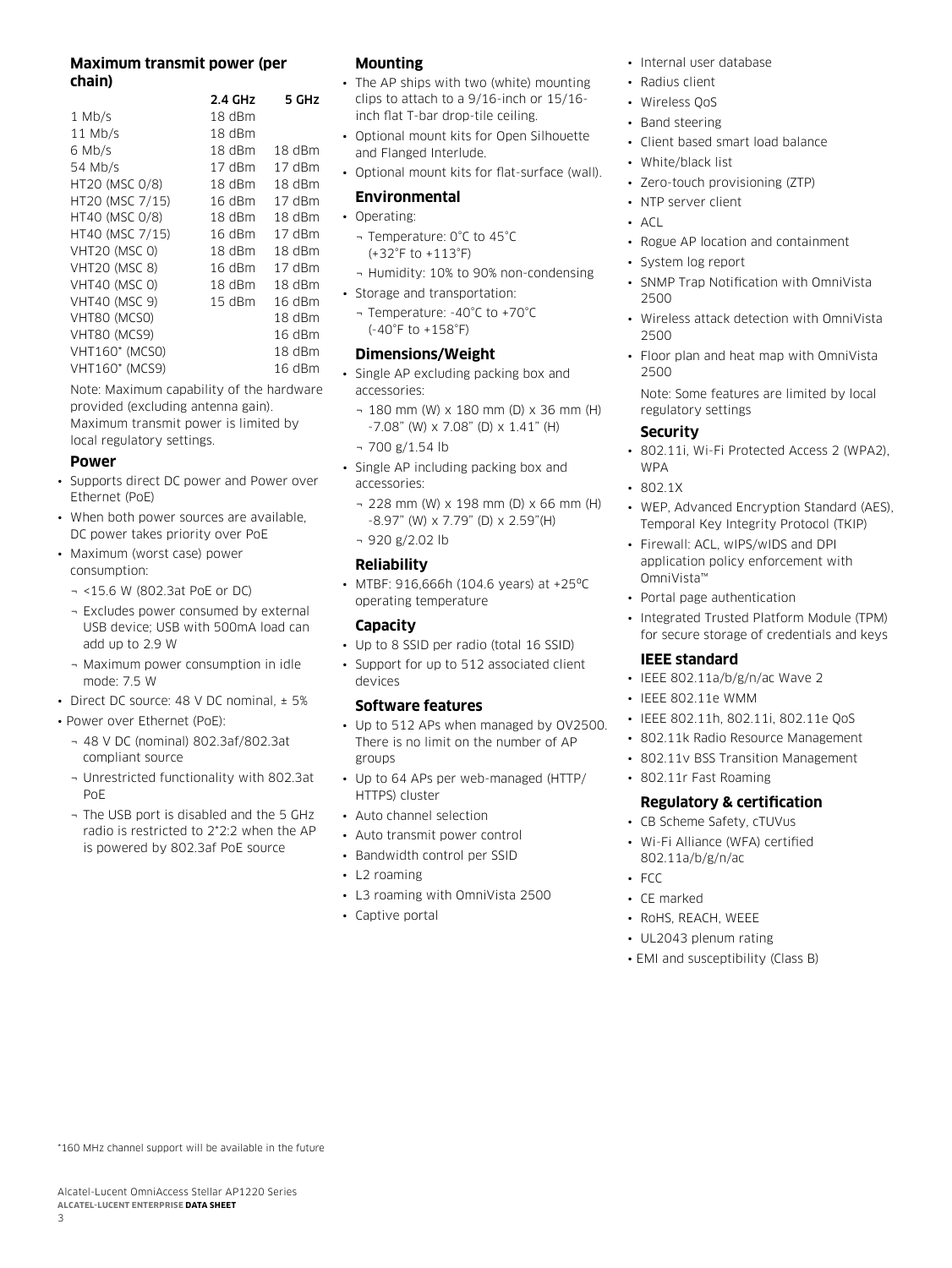# **Ordering information**

| Item                | <b>Description</b>                                                                                                                                                                                                                                                                                                       |
|---------------------|--------------------------------------------------------------------------------------------------------------------------------------------------------------------------------------------------------------------------------------------------------------------------------------------------------------------------|
| OAW-AP1221-RW       | Indoor Mid-end Enterprise 802.11ac MU-MIMO AP, Dual-Radio, 11n 2x2:2 + 11ac 4x4:4, 1x GbE, 1x USB,<br>1x Console, and integrated antennas. Unrestricted Regulatory Domain. These products should be considered<br>as Rest of World products and MUST NOT be used for deployments in the United States, Japan or Israel   |
| OAW-AP1221-US       | Indoor Mid-end Enterprise 802.11ac MU-MIMO AP, Dual-Radio, 11n 2x2:2 + 11ac 4x4:4, 1x GbE, 1x USB,<br>1x Console, and integrated antennas. Restricted regulatory domain: United States                                                                                                                                   |
| OAW-AP1221-ME       | Indoor Mid-end Enterprise 802.11ac MU-MIMO AP, Dual-Radio, 11n 2x2:2 + 11ac 4x4:4, 1x GbE, 1x USB,<br>1x Console, and integrated antennas. Restricted regulatory domain: Middle East (Israel, Egypt)                                                                                                                     |
| 0AW-AP1222-RW       | Indoor Mid-end Enterprise 802.11ac MU-MIMO AP, Dual-Radio, 11n 2x2:2 + 11ac 4x4:4, 1x GbE, 1x USB,<br>1x Console, and 4x antenna connectors. Unrestricted Regulatory Domain. These products should be considered<br>as Rest of World products and MUST NOT be used for deployments in the United States, Japan or Israel |
| OAW-AP1222-US       | Indoor Mid-end Enterprise 802.11ac MU-MIMO AP, Dual-Radio, 11n 2x2:2 + 11ac 4x4:4, 1x GbE, 1x USB,<br>1x Console, and 4x antenna connectors. Restricted regulatory domain: United States                                                                                                                                 |
| OAW-AP1222-ME       | Indoor Mid-end Enterprise 802.11ac MU-MIMO AP, Dual-Radio, 11n 2x2:2 + 11ac 4x4:4, 1x GbE, 1x USB,<br>1x Console, and 4x antenna connectors. Restricted regulatory domain: Middle East (Israel, Egypt)                                                                                                                   |
|                     |                                                                                                                                                                                                                                                                                                                          |
|                     |                                                                                                                                                                                                                                                                                                                          |
| <b>Accessories</b>  | <b>Description</b>                                                                                                                                                                                                                                                                                                       |
| OAW-AP-MNT-B        | OmniAccess indoor mounting kit, for AP1101, AP122X, AP123X, Type B1(9/16") and B2(15/16") for T-shaped<br>ceiling rail mounting. Standard configuration in the product packaging. Optional for customer ordering                                                                                                         |
| <b>OAW-AP-MNT-W</b> | OmniAccess indoor mounting kit, for AP1101, AP122X, AP123X, Type W wall and ceiling mounting with screws.<br>Optional for customer ordering                                                                                                                                                                              |
| OAW-AP-MNT-C        | OmniAccess indoor mounting kit, for AP1101, AP122X, AP123X, Type C1 (Open Silhouette) and C2 (Flanged<br>Interlude), for other shaped ceiling rail mounting. Optional for customer ordering                                                                                                                              |
| PD-9001GR/AT/AC     | 1-Port IEEE 802.3at PoE Midspan. Port speed 10/100/1000M PoE power 30W. No power cord included. Please<br>order PWR-CORD-XX for country specific power cord.                                                                                                                                                             |
| ADP-30HRBD          | 48V/30W AC-to-DC Power Adapter with Type A DC plug 2.1*5.5*9.5mm circular, straight. Please order PWR-<br>CORD-XX for country specific power cord.                                                                                                                                                                       |
| $ANT-O-6$           | Dual band 2.4/5GHz, 1-element direct mount, omni-directional antenna, 6dBi (box includes QTY 4)                                                                                                                                                                                                                          |
| ANT-0-M4-5          | Dual band 2.4/5GHz, 4-element, Ceiling-mount, Downtilt omni-directional antenna, MIMO 4*4, max gain 4.8dBi<br>(1X); includes 4 element 30in RF cable                                                                                                                                                                     |

### **Warranty**

OmniAccess Stellar Access Points come with Hardware Limited Lifetime Warranty (HLLW)

# **Services and support**

OmniAccess Stellar Access Points include 1 year of complementary SUPPORT Software for partners. For more information about our Professional services, Support services, and Managed services, please go to <http://enterprise.alcatel-lucent.com/?services=EnterpriseServices&page=directory>